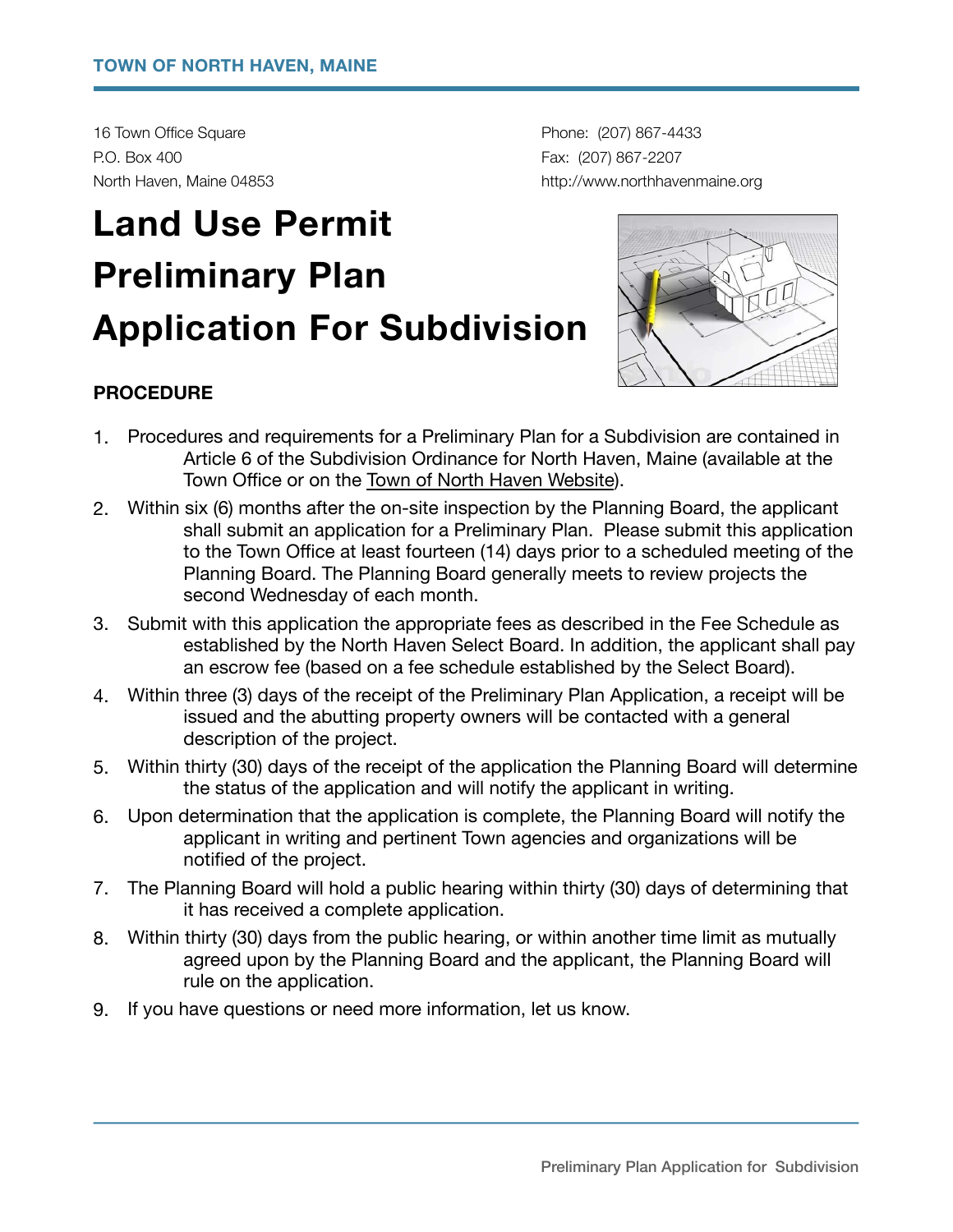## **Mandatory Submissions for a Preliminary Plan Application**

The following items shall be submitted as part of the Preliminary Plan Application unless waivers have been granted pursuant to Article 12 of the Subdivision Ordinance for North Haven, Maine. Nine (9) copies of all materials shall be delivered to the Town Office.

To the Code Enforcement Officer of North Haven, Maine: A Preliminary Plan Application for a Subdivision is hereby made for your review.

| <b>DATE OF APPLICATION</b>                                                                                                                               |  |
|----------------------------------------------------------------------------------------------------------------------------------------------------------|--|
| <b>NAME OF APPLICANT (APPLICANT</b><br>MUST OWN THE PROPERTY OR HAVE<br>AN OPTION OR PURCHASE AND<br><b>SALES AGREEMENT TO PURCHASE</b><br>THE PROPERTY) |  |
| <b>MAILING ADDRESS OF THE</b><br><b>APPLICANT</b>                                                                                                        |  |
| <b>APPLICANT'S PHONE NUMBER</b>                                                                                                                          |  |
| <b>APPLICANT'S EMAIL ADDRESS</b>                                                                                                                         |  |
| <b>NAME OF PROPERTY OWNER (IF</b><br>DIFFERENT THAN APPLICANT)                                                                                           |  |
| <b>MAILING ADDRESS OF THE</b><br><b>OWNER</b>                                                                                                            |  |
| <b>OWNER'S PHONE NUMBER</b>                                                                                                                              |  |
| <b>OWNER'S EMAIL ADDRESS</b>                                                                                                                             |  |
| <b>DESIGNATED AGENT (IF</b><br><b>APPLICABLE)</b>                                                                                                        |  |
| A LIST OF LAND SURVEYOR,<br><b>ENGINEER, ARCHITECT, OR</b><br><b>OTHERS PREPARING THE PLAN</b><br>(NAME, ADDRESS, CONTACT<br>INFO)                       |  |

 (as described in Article 6.2 of the Subdivision Ordinance for North Haven, Maine)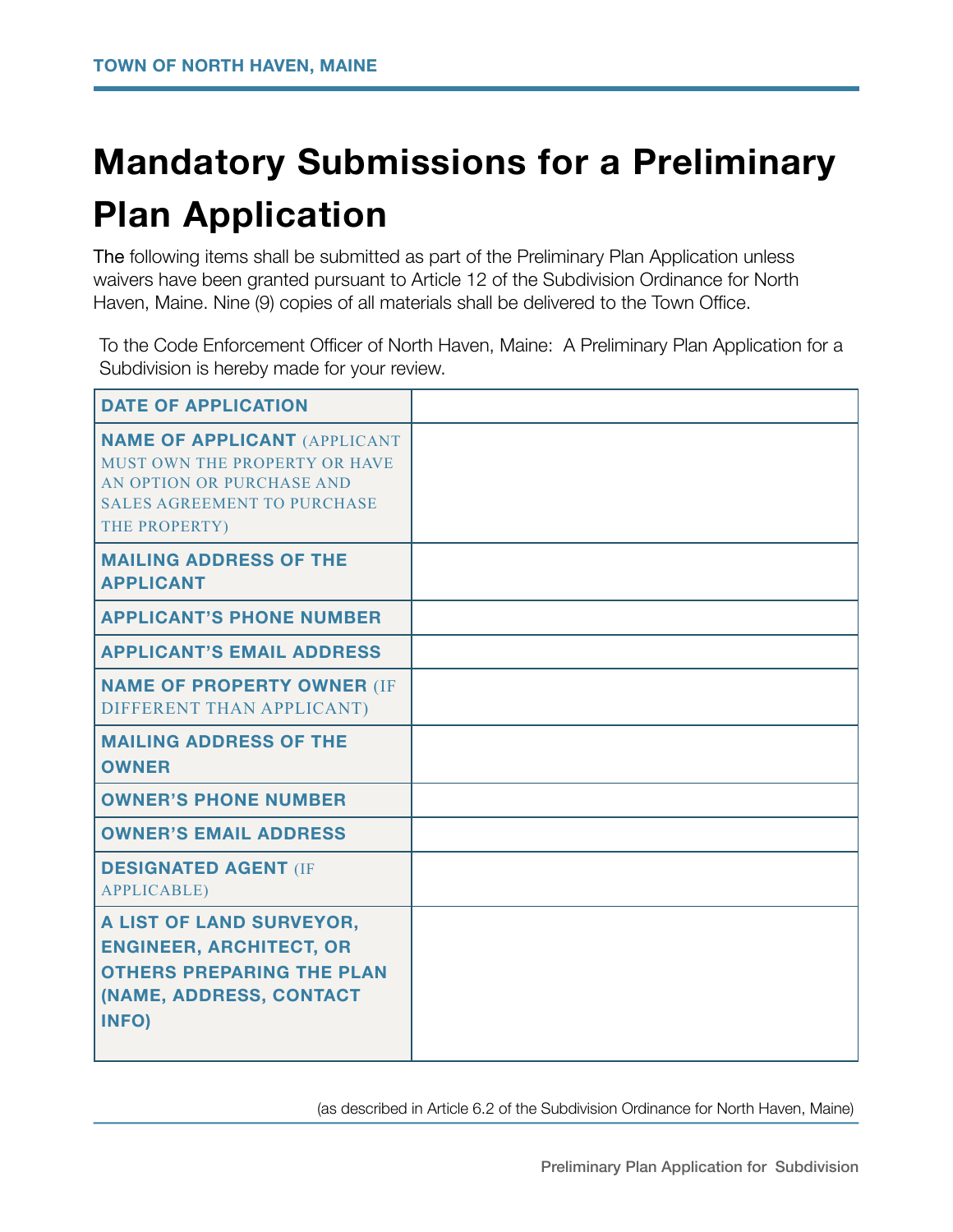#### **PROJECT CHECKLIST**

Location Map of Area (including: nearby existing subdivisions, locations of existing and proposed streets, boundaries and designations of zoning districts, outline of the proposed subdivision, applicant's contiguous land that is not part of the subdivision.

Plan of the Subdivision drawn to scale, showing North, location of lot lines, delineation of all wetland areas, existing buildings, vegetative cover type, large specimen trees (if present), location of streams and brooks, portion of the Subdivision located in the Fresh Pond Watershed.

◻ The plan should also include: location of existing and proposed sewers, water mains, culverts on the property and the adjacent property; names, width and location of existing and proposed streets; parcels of land dedicated to public use, open space, forest clearing, flood zones, unique natural areas, historic sites.

- Verification of right, title, or interest in the property.
- Standard boundary survey of the parcel
- Copy of the most recently recorded deed for the parcel including all encumbrances.
- **Example 3** Waste water disposal pit analysis, including map of all test pits.
- Type of water supply. If Public Water Supply, written statement from the local water district.

#### **MAY BE REQUIRED**

- **EXECUTE:** High Intensity soil survey by a registered soil scientist.
- ◻ Contour lines at specified interval.
- ◻ Hydrogeologic assessment.
- Estimate of vehicular traffic/traffic impact.
	- ◻ Other items as the Planning Board deems necessary.

#### **PROJECT DETAILS**

| <b>TYPE OF SEWAGE DISPOSAL</b><br><b>SYSTEM</b> |  |
|-------------------------------------------------|--|
| <b>TYPE OF WATER SUPPLY</b>                     |  |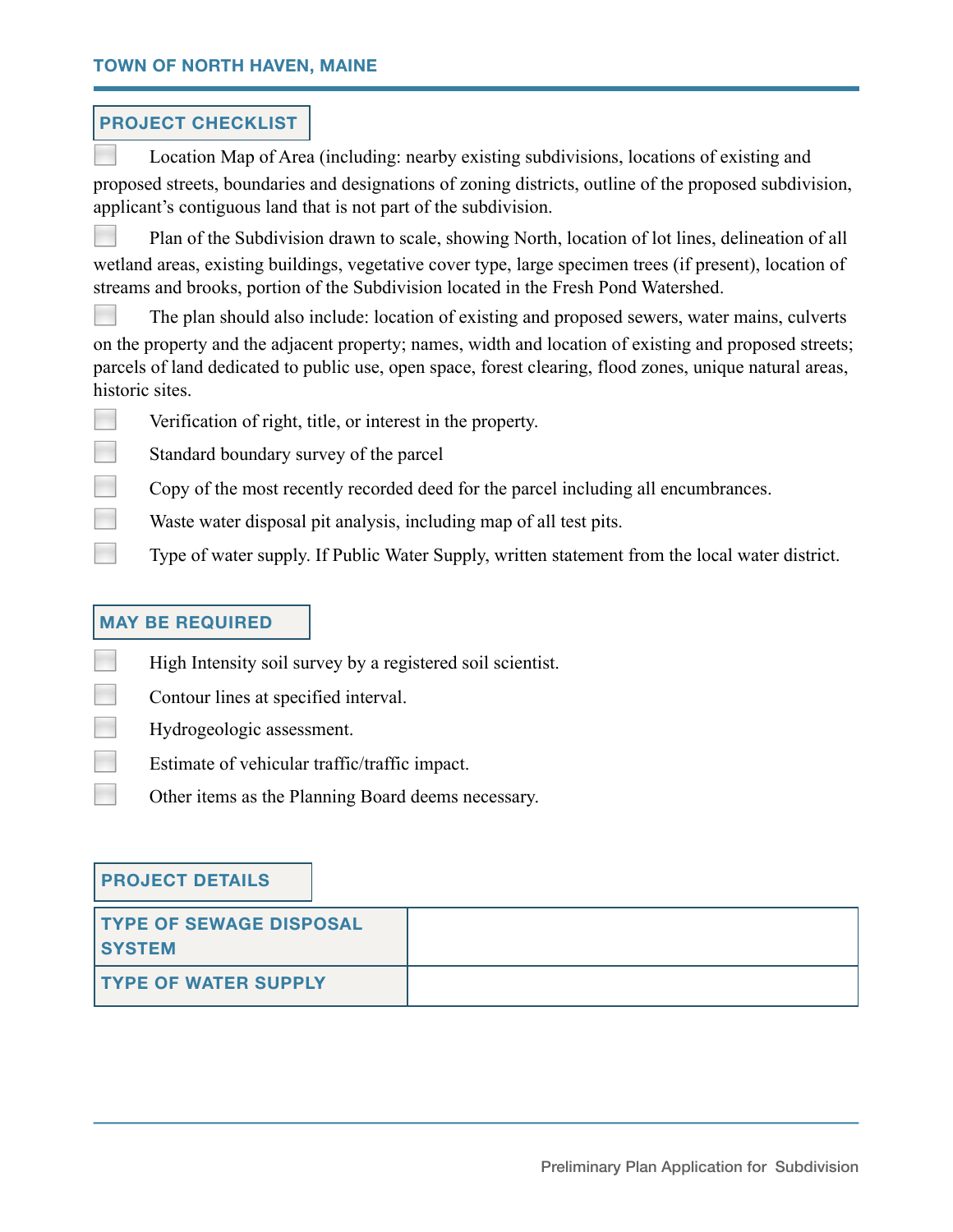| <b>LAND DETAILS</b>                                             |  |
|-----------------------------------------------------------------|--|
| <b>TAX MAP AND LOT NUMBER</b>                                   |  |
| <b>SITE ADDRESS</b>                                             |  |
| <b>LAND USE DISTRICT</b>                                        |  |
| <b>TOTAL ACREAGE OF THE</b><br><b>PARCEL</b>                    |  |
| <b>ACREAGE TO BE DEVELOPED</b><br><b>AND LOTS TO BE CREATED</b> |  |

The Code Enforcement Officer and/or the Planning Board reserve the right to request any reasonable additional information as may be deemed necessary and pertinent for action upon this request.

**NOTE: Permit not valid until fee is paid and is good for one year from date approved by Code Enforcement Officer. The issuance of this permit in no way relieves the applicant of the responsibility of obtaining any other necessary local, state or federal permits.** 

Statement by Applicant: I hereby certify that the information presented above and on attached pages is true, accurate and complete to the best of my knowledge.

\_\_\_\_\_\_\_\_\_\_\_\_\_\_\_\_\_\_\_\_\_\_\_\_\_\_\_\_\_\_\_\_\_\_\_\_\_ \_\_\_\_\_\_\_\_\_\_\_\_\_\_\_\_\_\_\_\_\_\_\_\_\_

(Signature of Applicant) (Date)